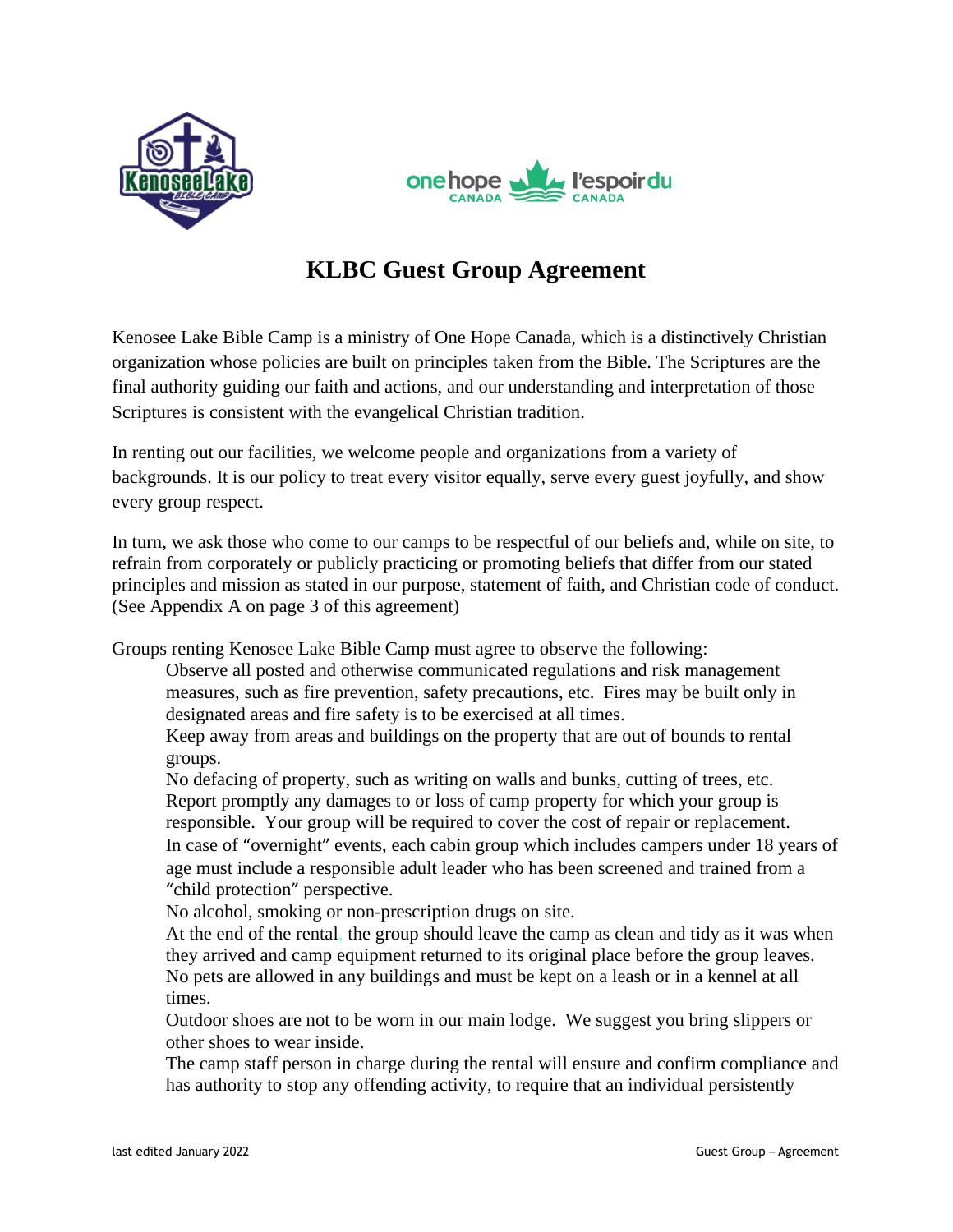violating a rule leaves the property, and to terminate the rental altogether in case of consistent non-compliance.

# **Liability Insurance:**

Most groups will be required to produce a certificate of insurance naming One Hope Canada and Kenosee Lake Bible Camp as "co-insured" during your rental period.

# **Accidents and Sickness:**

You are responsible to provide any insurance to cover the individuals in your group in case of accidents, sickness, etc. We do not have accident insurance coverage for your group. We recommend also that you have a knowledgeable first aid person – preferably a nurse – as part of your group. He or she should bring in a first aid kit and/or medical supplies.

# *By my signature below, on behalf of the Rental Group, I agree to the following:*

I, the undersigned, have fully read the rental agreement and herewith agree to administer our event in keeping with the same. I acknowledge that breach of this agreement will constitute grounds to terminate our stay at the Camp.

I will ensure the group I represent is aware of the regulations as stated in this agreement prior to the group's arrival. The group I represent will operate within the policies as outlined in this agreement.

Signed:\_\_\_\_\_\_\_\_\_\_\_\_\_\_\_\_\_\_\_\_\_\_\_\_\_(contact person) Printed Name:\_\_\_\_\_\_\_\_\_\_\_\_\_\_\_\_\_\_\_\_

**Date:**